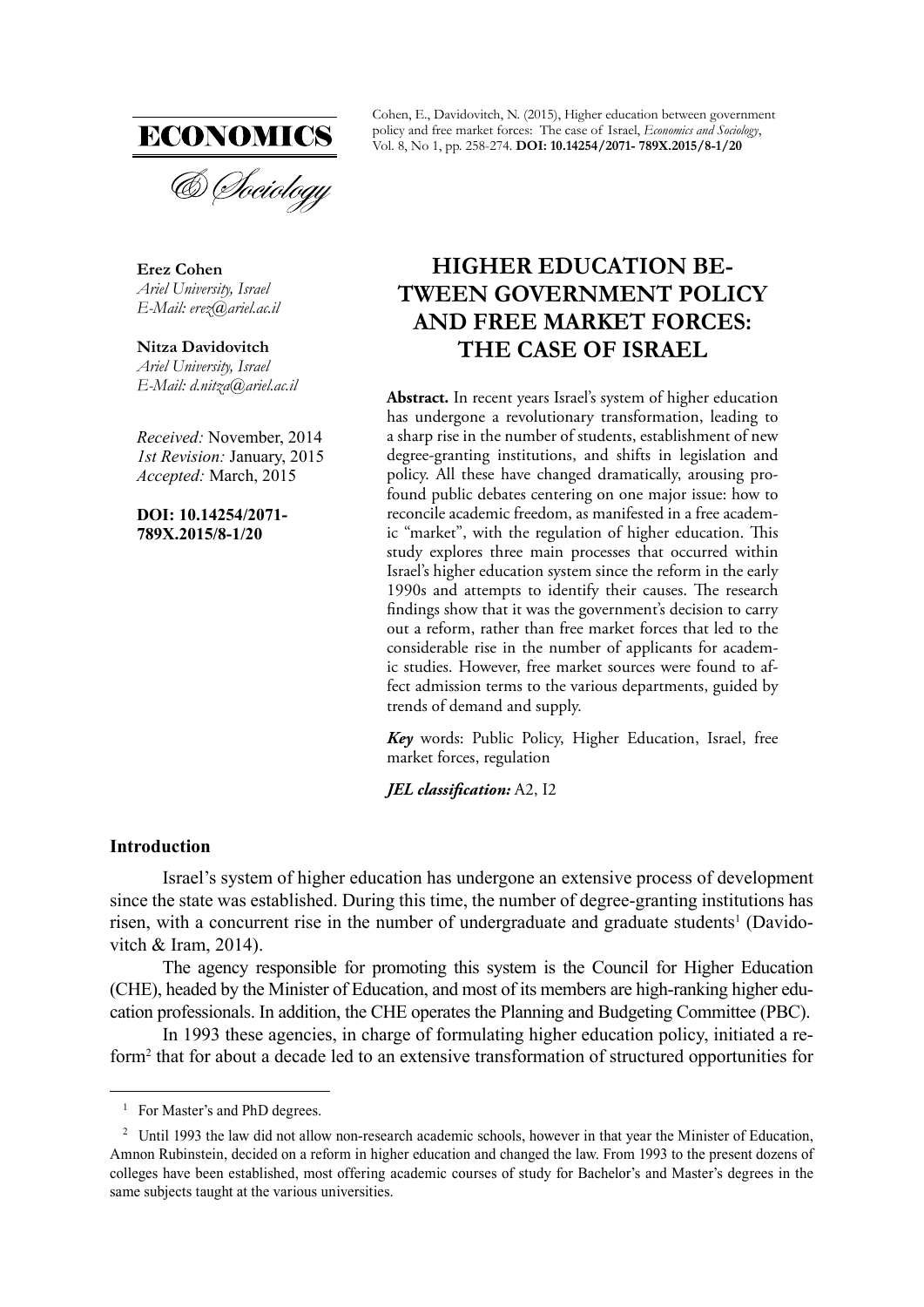acquiring an academic education in Israel. As a result of this reform, Israel's system of higher education changed dramatically, and since the early 1990s the universities were joined by many colleges, creating a more extensive and open framework of higher education encompassing a wide range of fields.

The meteoric growth in Israel's higher education had negative impacts on the system as well, with a decrease in the quality of academic instruction and learning, cutbacks in government funding of schools and universities, and a drop in the ratio of students to senior faculty, which had been about 16 students to each senior faculty member in the mid-1990s and dropped to 25 students per senior faculty member in the first decade of the 2000s.

Moreover, the entrance of foreign extensions, the establishment of nine new privately-owned institutions, and the expansion of the number of public colleges led to fierce competition, with a detrimental effect on the quality of both students and faculty. All these had a negative impact on Israel's system of higher education and aroused criticism.

This criticism of the quality of higher education and of the constant budgetary crises (voiced predominantly by the universities) led the government to establish a committee that in 2007 presented its recommendations on improving higher education (Volansky, 2007).

In light of these trends and effects, the current study shall attempt to analyze the justifications underlying regulation processes undertaken within Israeli higher education and to determine whether these intervention processes stemmed from a preplanned and defined government policy or whether they were simply responses to actions and failures of the free market. First, however, we shall present the basic justifications for the regulation processes undertaken towards the activities of the free market.

# **Fundamental justifications for regulation**

The fundamental justifications for regulation processes derive from the nature of the government's activities vis-à-vis the free market. Advocates of government intervention in activities of the free market offer several justifications for regulatory actions:

- 1. Maintaining public interests: The fundamental premise of regularization is that regulation is intended to serve public interests. Public interests include a varied list of needs, interests, and values. Promoting competition is a major interest that regulation seeks to realize. It serves both businesspeople who wish to enter the market and consumers who seek to enjoy the fruits of competition in the form of improved availability, quality, and price of services. Public interest in competition is not limited to its contribution to effectively realizing freedom of expression. Free competition is essential for market growth and efficiency. Some think that competition is the best guarantee for achieving high-quality products and services and can even lead to lower prices.
- 2. Maintaining consumer interests: A major function of the regulator is to protect the interests of service consumers. Consumer interests require protection and fortification, particularly due to the power differential between service providers and the general population. Modern countries offer good conditions for the development of large firms that provide essential services and commodities. The firms, and in this case the academic schools, strive to be profitable, and profitability derives from consumers, i.e., the students. The government acts to protect the interests of consumers versus companies and ensures that consumers receive good value for their money.
- 3. Correcting market failures: This justification is the fundamental common rationale for regulatory intervention. When analyzing the foundations of regulation it is possible to distinguish between market failure in the narrow sense and market failure in the wide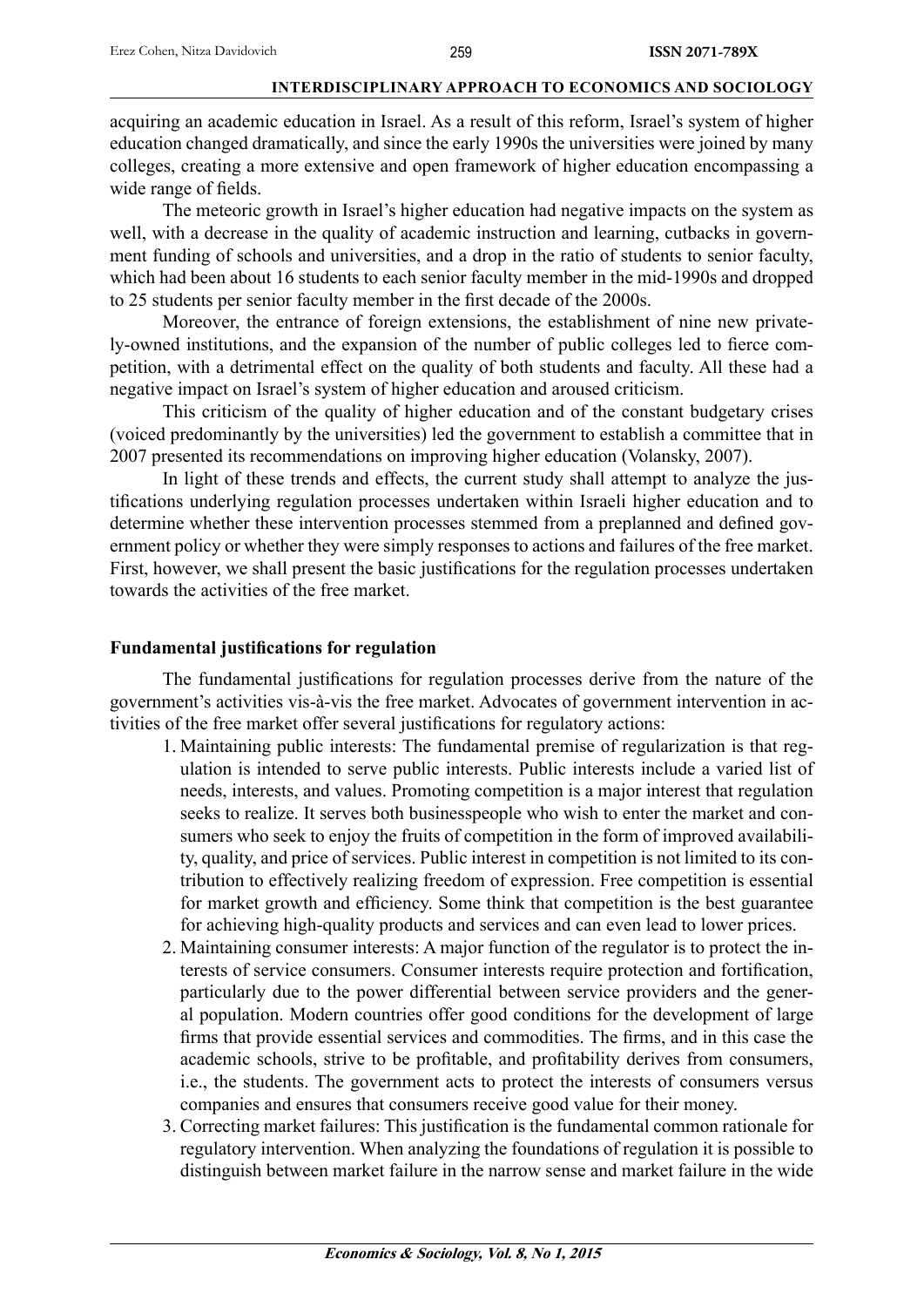sense. Market failure in the narrow sense is assessed by strict economic parameters; for example, when a monopoly's market power allows it to operate with no consideration for restrictions of competition, necessitating regulatory intervention. Market failure in the wide sense occurs when an aim that is not necessarily economic, desired for reasons of public interest, would not be attained through free activity of market players and without regulatory intervention, as in the principles of the Marxist theory (Marx, 1867; Marx & Engels, 1948).

Achieving the target of assuring the general population basic higher education services on equal terms (universal service) might appear to justify compelling academic institutions to provide this service to anyone interested even if not profitable for them. Then again, objection to direct government intervention in the free market and rejection of the government's responsibility to compel free market actors to participate in unprofitable economic activity is certainly understandable.

This approach advocates almost complete freedom of action, letting free market forces determine the company's desired scope of activity, based on natural development through supply and demand. The principle of the free market was shaped by the liberal approach in economics (Friedman, 1962; Melamed, 2006), asserting that in business fields where initiative, competition, and flexibility are particularly significant it is advisable to rely primarily on market forces. The competition that will emerge on its own with no government direction will operate independently and regulation should not be used to intervene in the game rules of free economics.

According to this theory market forces, and particularly those of supply and demand, are sufficient in order to adequately regularize the relationship between all suppliers and all consumers, with no need for government intervention. For this reason, the government tends to reduce its intervention in the free market with the intention of encouraging a free economy based on initiatives and competition. This tendency is manifested among other things in the policy of privatization aimed at transferring enterprises and services from the government to private hands. It might also be manifested in relaxing government supervision of service and commodity provision by private entities. Sometimes, however, this reality might be harmful for customer interests and therefore require involved regulatory activity, necessary both in order to create conditions for competition and for its strong establishment and in order to enforce supervision and restriction of those who manage to prevail in the competitive market and accumulate power versus competitors and versus the consumers (Tal & Ivri-Omer, 2009, pp. 30-41).

 In the case of higher education, this approach allows the independent development of institutions of higher education both numerically and geographically as determined by supply and demand. A higher demand for academic studies will encourage players in the free market to establish additional academic institutions to meet the increasing demand, and vice versa. A higher demand for academic studies in a certain area of the country (for example, in central Israel), both as a result of the demand for higher education by the local population and as a result of the financial ability of this population to pay for studies, shall see the establishment of institutions of higher education in this area only, while outlying regions will remain bereft of higher education services. This will also be true of admission terms of the various departments, which will be determined by free market consequences, i.e., supply (number of slots in the department) versus demand (number of applicants for the department), completely unrelated to the country's national, social, or economic need for specific professionals. The liberal approach would not allow the government to intervene and create a new and more suitable reality from its perspective from the social, political, or economic respect. Nonetheless, it would let the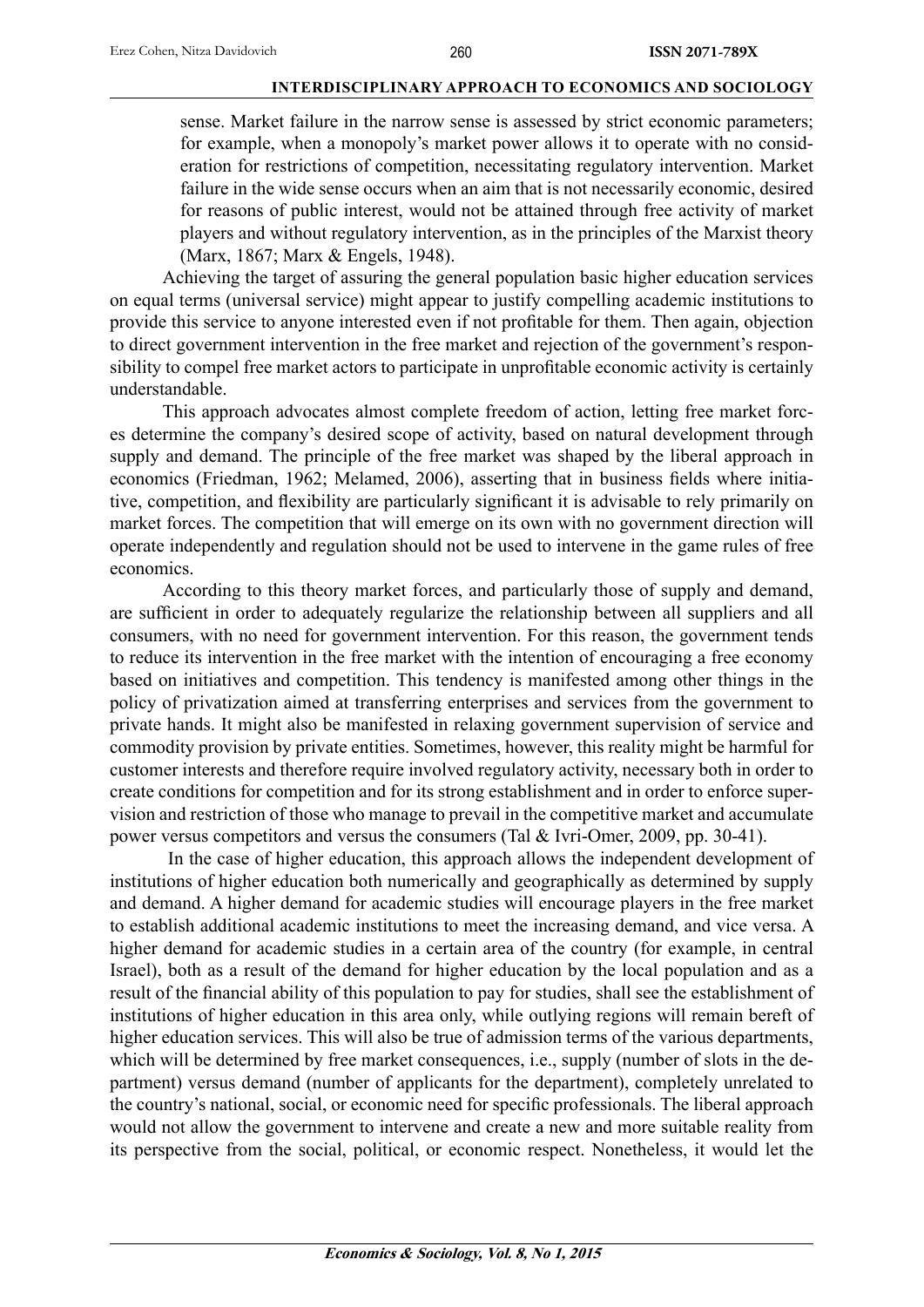government become involved in improving the reality resulting, as stated, from free market consequences.

 Israel's system of higher education has gone through a revolutionary transformation in recent years, recognized by some as a metamorphosis (Gur-Zeev, 2005). The changes enacted in this field involve various aspects of Israel's higher education: a sharp rise in the number of students, the establishment of degree-granting institutions, legislative changes, regularization and policy changes, and changes in how the entire purpose of academic institutions is perceived.

 All these have been dramatically transformed, while arousing many acute public debates. The debates center, one way or another, on one major issue: How can academic freedom, manifested in a free academic "market" (in the spirit of the liberal approach), be reconciled with the regulation of higher education (according to the social-egalitarian worldview guided by the theories of Karl Marx)?

 The economic vision of the State of Israel, based on social-democratic economic conceptions led by the Mapay party, underwent a considerable shift once the Likud party, with its support of granting free market powers unlimited freedom of action, rose to power in 1977. In addition to the changes in Israel's economic policy, at that time globalization processes also began to accumulate increasing force and influence worldwide. As these processes spread, they brought with them concepts such as competition, commercialization, market forces, and a free market. While higher education was traditionally protected from economic processes within society (Eckel, 2007), as a bastion of free thought and research (Volansky, 2005), today capitalist logic is knocking on its door as well and threatening to affect its standards. This logic has as its essence the sanctification of utilitarianism and relying on an invisible hand to show the way. The call upon academia to open its doors is appearing at a different pace throughout the world. Some have complied and opened their door wide and others only partially (Davidovitch & Iram, 2014).

 The contrasting approaches presented above are evident in the higher education policy of the US on one hand and of France on the other. The US has implemented a liberal policy that recognizes academic schooling as a business investment like any other, capable of yielding returns for individuals and for society. This liberal policy combines the principle of transparency with that of competition. In practice, the demand for academic institutions in the United States derives from the reputation formed by these institutions, affected by the salary levels of their graduates on the free market. Institutions that have managed to produce and export successful graduates who have become well integrated in the labor market and attained higher pay levels will be considered more attractive by applicants and will accordingly raise their admission terms and tuition.

 In contrast, France has a clear interventionist policy based on the government's view of education and academic schooling as a national goal and cultural value. According to this outlook, affording local and foreign young people access to higher education will help disseminate French culture among the younger generation and among the entire world. For this reason, France encourages higher education by exempting all students from tuition. Furthermore, the government requires institutions of higher education to admit all applicants with no restrictions, and screening and selective processes are only applied after the first year of studies (Gabbay, 2009, p. 241).

 But what is happening in Israel? What economic policy is being implemented at present in general and in higher education in particular? The rise to power of the Likud party indeed led to attempts at implementing the classical liberal approach, but in practice it was only partially applied. This resulted first and foremost from the political price that the new ruling party was concerned of paying if it were to implement this policy fully and systematically. At present,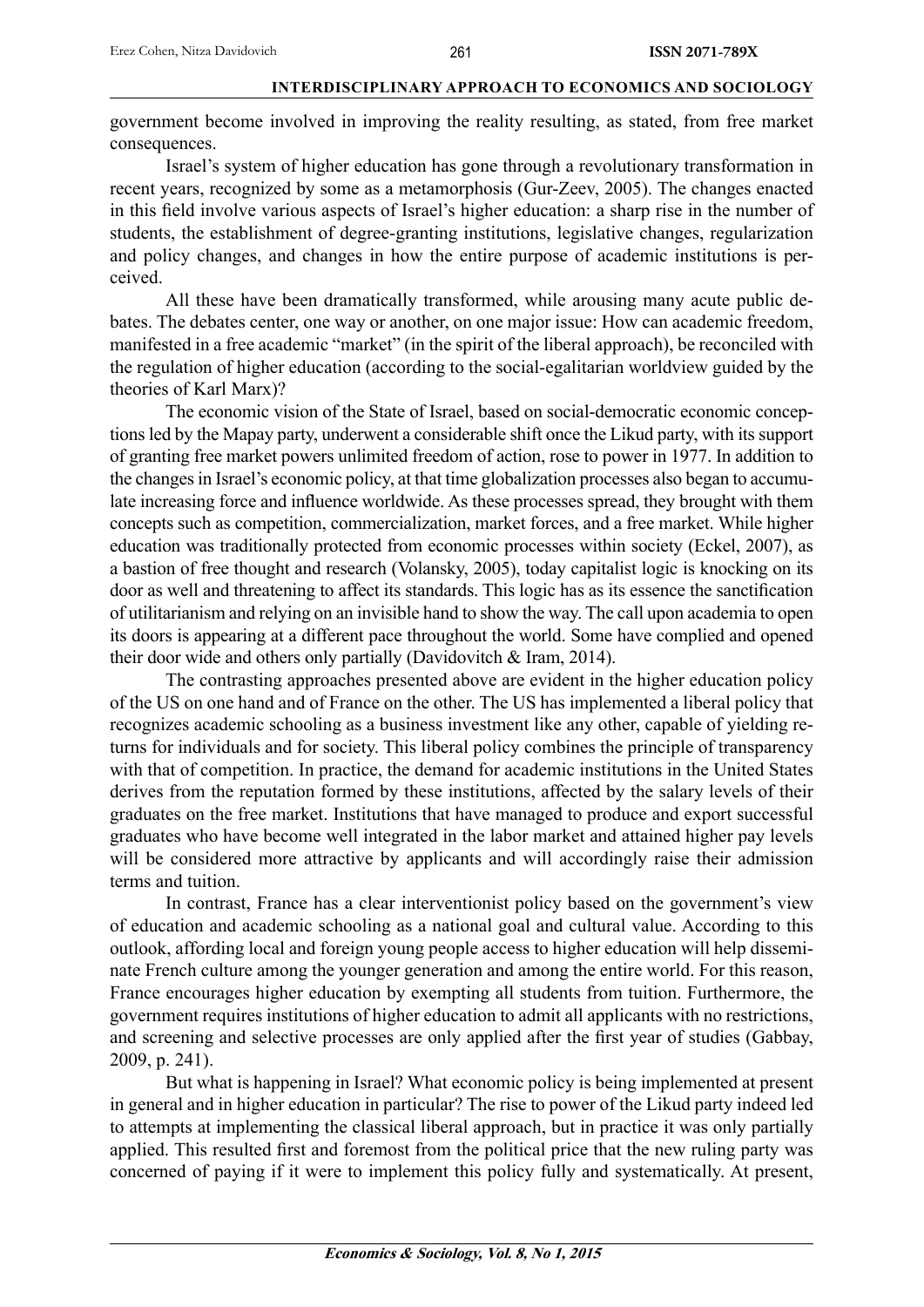policy patterns following the neoliberal approach that began to emerge in the world in general and in Israel in particular in the early 1990s are evident. The economic policy of neoliberal regimes utilizes indirect regulatory measures, aimed at creating and encouraging free markets, supporting and promoting their functioning, and helping private players accumulate capital by supporting and connecting them with the global business world and financial network.

 Under the neoliberal approaches, one's quality of life is best served by private individual initiatives of skilled individuals who are free to use their skills in a setting characterized by granting strong rights to private ownership, free market, and free trade (Harvey, 2005; Clarke, 2004; Frow, 1999). According to this conception, the government has an important role in shaping and stimulating processes of regulation to ensure private ownership, free trade, and a commercial market, however it must maintain a distance and take care to avoid direct participation in the market and provision of social services. The markets, rather than the government, represent a pure manifestation of the people's will (Frank, 2000). This economic policy has been implemented by Israel's various regulatory authorities since the early 1990s and these authorities became major players in shaping the local economy.

 Hence, the purpose of the current study is to examine whether the neoliberal economic outlook has been applied to Israel's higher education as well or whether this field is grounded in a different outlook than Israel's other socioeconomic fields. Is Israel's higher education developing according to the classical liberal approach that permits uncontrollable market forces to shape reality, similar to the US policy? Or is its development following the social-democratic orientation that lets the government intervene and direct the free market, a policy that, as stated, was customary in Israel at first and is currently being implemented in France's system of higher education? In order to assess the nature of Israel's economic policy in the field of higher education we shall attempt to answer three basic questions:

- 1. Was the dramatic rise in the number of Israel's institutions of higher education the result of increasing demand for academic studies at the time of the reform in 1993, facilitating the establishment of colleges in response to an emerging reality? Or maybe the reform itself, initiated by the government, created the high demand for advanced studies in Israel?
- 2. Do the admission terms set by each institution for its various departments reflect the real level of prior knowledge and appropriate cognitive abilities (matriculation and psychometric exam) required to succeed in one's studies or do these admission terms reflect free market consequences, i.e., the point of contact between supply and demand?
- 3. Does the number of students in the various departments of Israel's academic institutions reflect the natural demand for studies in these departments and the independent desire of Israel's young people to acquire a certain profession, or is it perhaps a result of the government's intentional policy to regulate the number of students in each department and at each institution based on its social, political, and economic needs? In other words, does the government intervene in creating demand or supply for a certain department by providing various financial incentives and benefits to applicants and academic institutions (respectively)?

In this paper we shall attempt, as stated, to answer these basic questions and to reach conclusions about the nature of Israel's current policy regarding higher education. The issues studied shall be examined by presenting data on trends of registration to academic institutions, distribution of registrants between the various departments, and information on the government budgeting policy for institutions of higher education. This information shall be analyzed qualitatively with the purpose of reaching conclusions that will enable responses to the research questions presented above.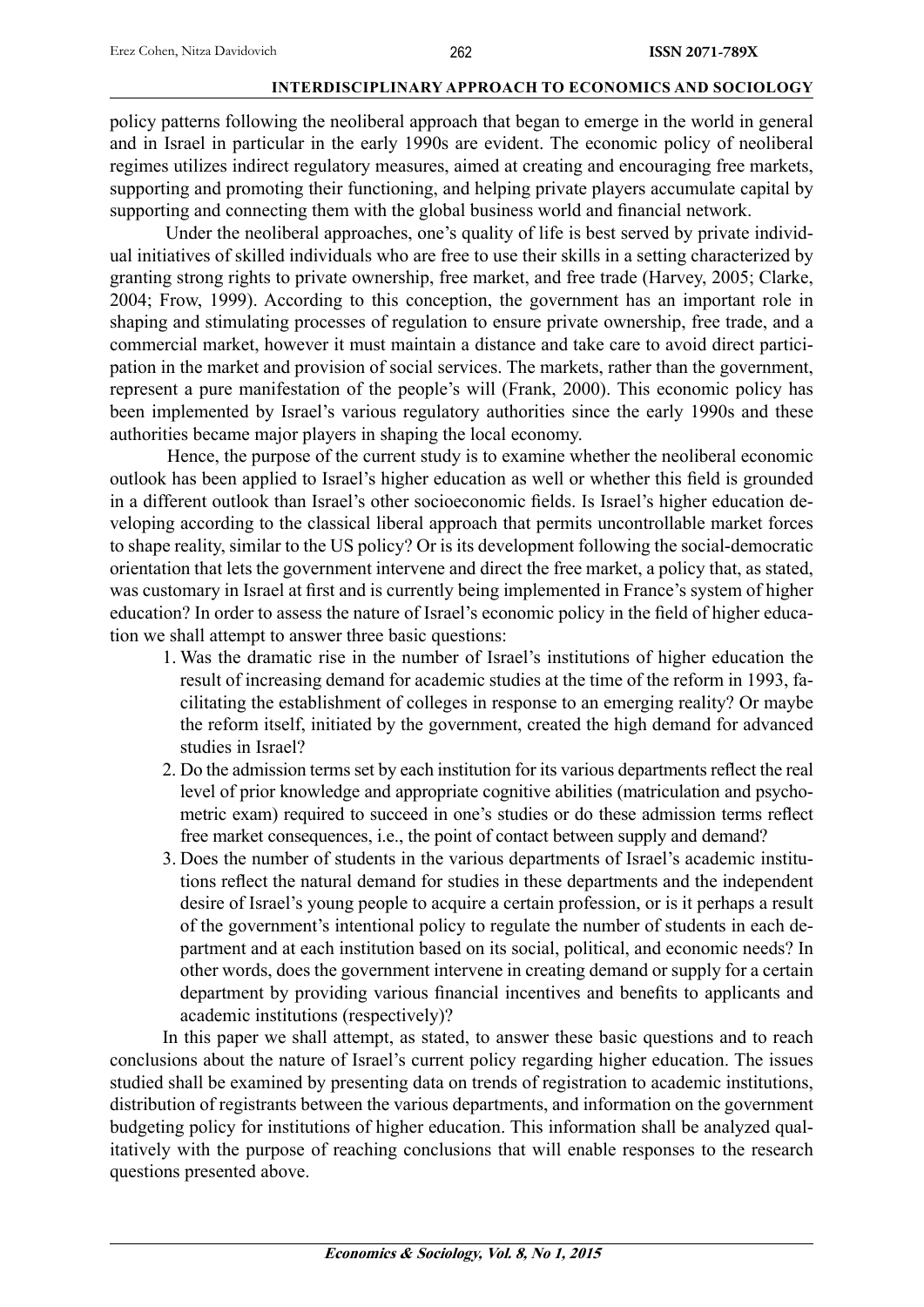#### **Development of Israel's system of higher education**

As stated, over the last two decades Israel's system of higher education has undergone dramatic changes, manifested among other things in a rapid and substantial rise in the number of students at institutions of higher education. In the 1990s the system was characterized by a particularly rapid increase in the number of students, with the heavy demand for academic studies and the emergence of new institutions of higher education creating new circumstances constituting the point of contact between demand and supply (CHE, 2014). In an attempt to answer the first basic question, whether the development of Israel's higher education is the product of a well-formulated and planned government policy or the result of a post factum government response to circumstances formed by free market forces, we shall analyze data on the demand for academic studies versus the supply of higher education prior to the reform that prompted the emergence of the colleges.

# **The increase in the number of institutions of higher education in Israel – a preplanned or post factum process**

In the late  $1980s$  – early 1990s, Israel had only eight<sup>3</sup> universities, with thousands of applicants every year. The question is whether the number of applicants to these institutions increased in time. In other words, was the decision to open additional institutions a result of growing demand for higher education in Israel? In order to provide an answer we shall examine the number of undergraduate applicants to Israeli universities in various time periods, as portrayed in Figure 1.



 $\blacksquare$  Total applicants  $\blacksquare$  Of these: applied to two or more institutions  $\blacksquare$  Net number of applicants (without double registration)

Figure 1: Number of undergraduate applicants to Israeli universities from 1979-2010 (by period) *Source:* Central Bureau of Statistics, Table 1.1: Undergraduate applicants for universities.

Figure 1 shows that in periods prior to the higher education reform (1993) there was no substantial rise, if any, in the number of applicants to the eight universities operating in Israel. In the 1979/1980 school year the net number of applicants<sup>4</sup> was  $17,472$ , and a decade later, in the 1989/1990 school year, the total number had dropped to 16,952. A substantial rise in the number of university applicants was only evident about a decade later, during the reform and

<sup>&</sup>lt;sup>3</sup> Including the Open University.

<sup>4</sup> Not including those who registered at several universities concurrently.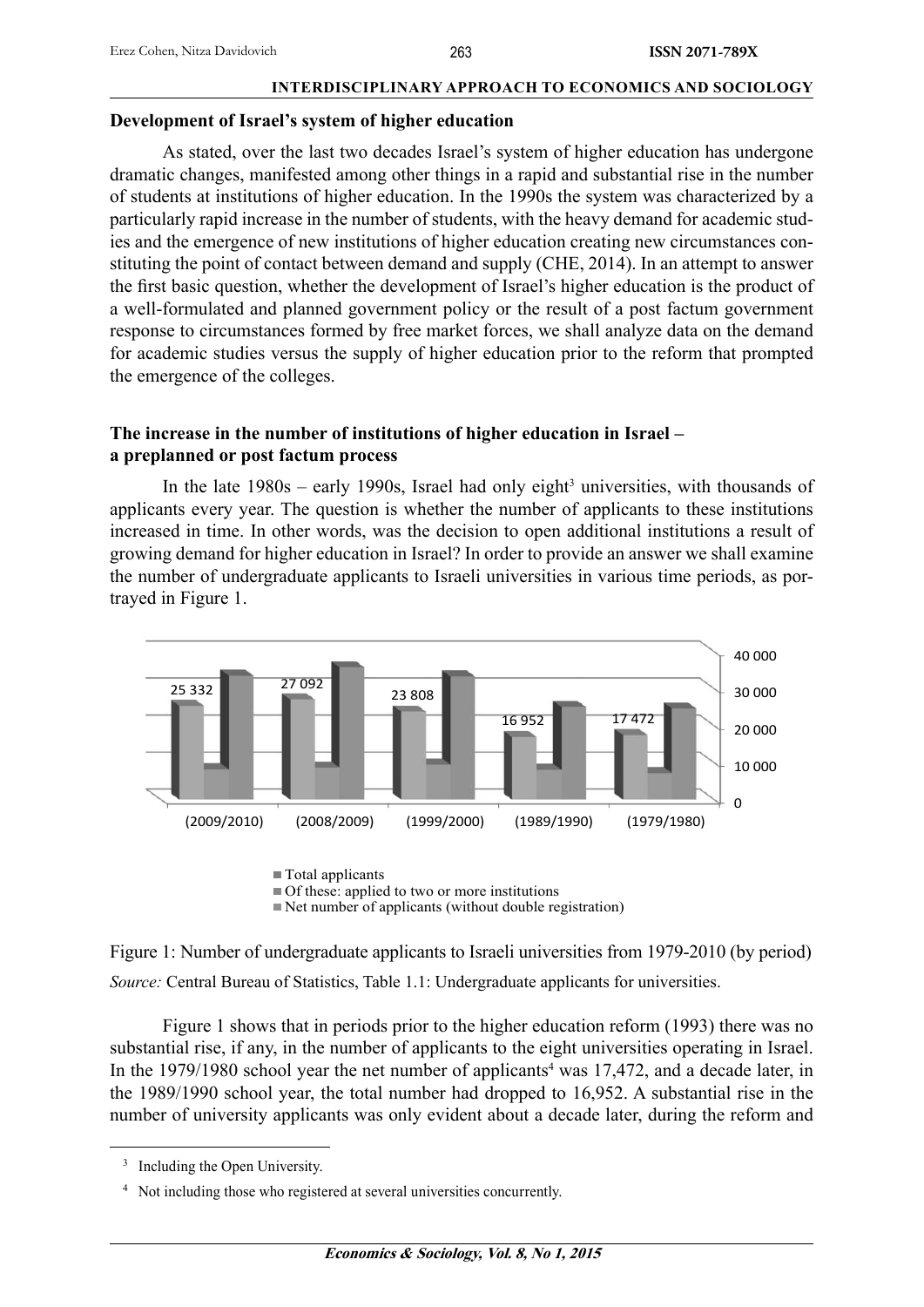once the gates of higher education were opened to new institutions. In contrast, in the post-reform period, the number of university applicants rose significantly to 23,808 in the late 1990s – early 2000s (1999/2000 school year). Although ten years later (2008/2009) the number rose even further to 27,092, this rise then came to a halt and the number of applicants began to drop (25,332), as evident from the data for 2009/2010.

 It would indeed not be right to disregard the fact that during the 1990s the country's population expanded considerably as a result of the significant immigration. In fact, between 1990-2002, 857,828 people of employment age immigrated to Israel (not including teenagers and children who were not part of the labor market). Therefore, the considerable rise in the number of applicants for higher education studies could assumedly be attributed to the increase in the population. Nonetheless, in-depth examination of the data shows that the absolute majority of immigrants to the country in this period were from former USSR countries (due to the dissolution of the USSR and newly afforded possibilities of immigration for Jews who immigrated to Israel en masse). This population of immigrants is characterized by a high level of education and liberal professions (engineers, computer experts, doctors, nurses, etc.). Indeed, data of the Central Bureau of Statistics<sup>5</sup> indicate that of the 857,828 immigrants of employment age who came to Israel in this period, only 233,255 had no profession before coming. This number, spread over 12 years (1990-2002), produces an average of 19 thousand unprofessional immigrants per year, mostly older people with families who rapidly joined the Israeli labor market even at the expense of employment in simple jobs (such as security, cleaning, etc.). Moreover, families of USSR immigrants are characterized by a relatively small number of children. It is also reasonable to assume that only a relatively small part of the unprofessional immigrants were young people who joined Israel's system of higher education at that time. Therefore, it is reasonable to assume that the considerable increase in the number of applicants for academic studies is related to other factors in addition to the population increase.

 Furthermore, unemployment in the Israeli economy during 1990-2005 was relatively high, about 10% on average,<sup>6</sup> and many young people found it hard to find a job or to be admitted for academic studies in order to acquire an education and a career. This fact may have been part of the motivation that urged the government to introduce a reform in higher education in order to increase the supply of schooling for these lost young people.

 This leads to the conclusion that the decision to expand the number of institutions of higher education in Israel was unrelated to free market forces, i.e., increased demand for undergraduate studies, which allegedly prompted the government to initiate a reform aimed at increasing the supply of institutions providing higher education services. On the contrary – it was the government's decision to implement the reform that created competition between the new and older institutions (the colleges and the universities, respectively), leading to several changes such as massive marketing by both the new institutions and (although after a certain delay) by the older universities, such as through reducing admission terms for departments where competition was formed between the institutions and which enjoyed a high demand, and more. These changes explain the considerable rise in the number of undergraduate university applicants in the years following initiation of the reform.

 In other words, it seems that the government's planned policy for increasing access to higher education among the general population and for the social-professional advancement of young Israelis helped create an increased demand for academic studies in Israel rather than the opposite. A reality in which on one hand the demand for studies is rising both as a result of the

<sup>5</sup> From data of the Central Bureau of Statistics, Table 4.8.

<sup>6</sup> From data of the Central Bureau of Statistics.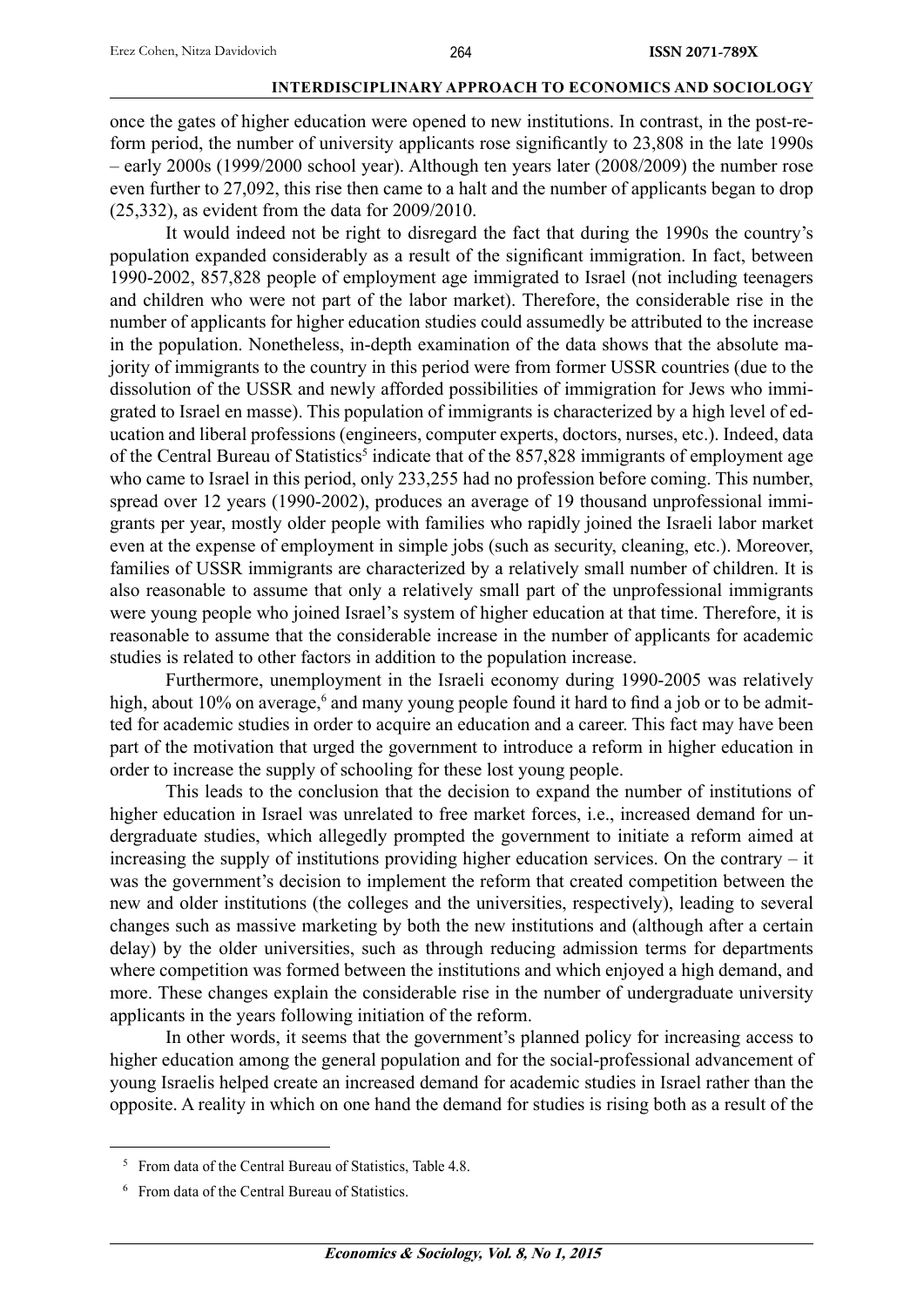increase in the younger population and this population's failure to find jobs in the quirky labor market, while the supply formed in response to this demand is also rising as a result of new institutions of higher education, naturally enhances activities in this area. In other words, free market forces simply reacted to the reality formed by the government and contributed to the rise in demand (as a result of the enhanced supply) and to the lowering of admission thresholds (as a result of the competition formed) but they did not create this reality.

# Admission terms to specific departments – derived from the department's academic **features or from the demand for its services?**

The second basic question examined in the current study seeks, as stated, to explore the relationship (or lack thereof) between admission terms set by each institution for its various departments and the demand for studies in each department. Do admission terms set by institutions for higher education reflect a free market consequence, i.e., the point of contact between supply (the departments) and demand (the number of applicants to these departments), or do they reflect the cognitive ability required of applicants in order to succeed in their studies?

 In order to explore this issue, we shall present data on the demand for six selected departments in three different fields: The first field includes physics and mathematics, "exact sciences" taught in the Faculty of Natural Sciences. The second includes economics and law, which shall be termed "logical professions" although subsumed under the Faculty of Social Sciences, and the third field consists of psychology and social work, considered "humanistic professions". Israel's Central Bureau of Statistics publishes annual data on Israeli university and college applicants. Thus, Figure 2 shall present the number of applicants for studies in the six departments analyzed in this study:





Figure 2: Number of applicants to the various departments during 2011-2013 (Universities and Colleges)

*Source:* Central Bureau of Statistics, Table 1.18, and publications of the Council for Higher Education in 2012, 2013, and 2014

The data in Figure 2 clearly show that the demand for studies in the exact sciences (physics and mathematics) is considerably lower than the demand for studies of the logical professions (law and economics) and for studies of humanistic professions (psychology and social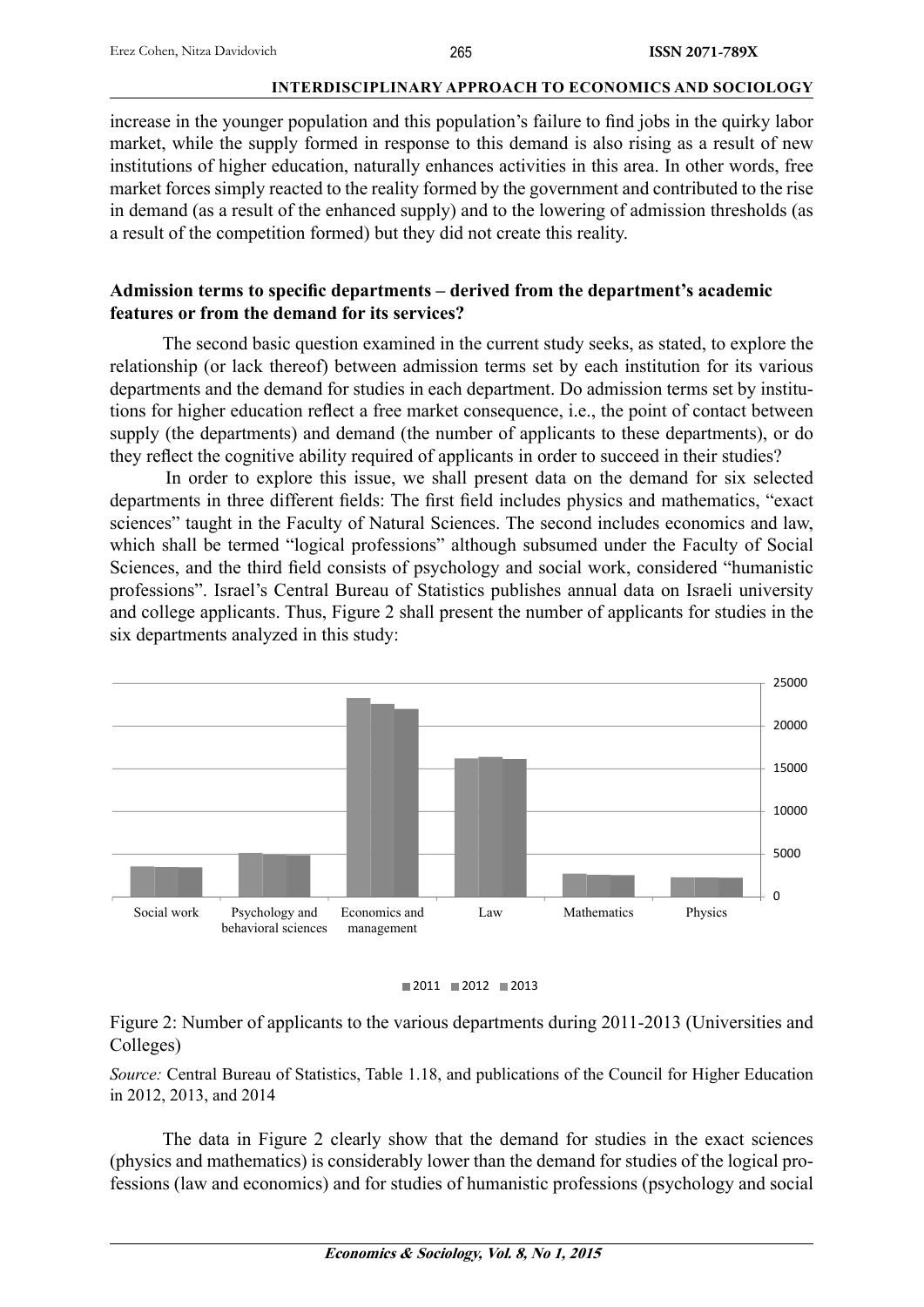work). This although the former probably require a higher cognitive level, as students must deal with quantitative courses in areas considered difficult. Hence, it would be interesting to examine whether the admission terms at Israeli universities reflect the academic requirements necessary to succeed in these studies or the low demand for them. Table 1 below clarifies this issue.

| Table 1: Admission data of the various departments at Israeli universities for the 2013/14 |  |
|--------------------------------------------------------------------------------------------|--|
| school year                                                                                |  |

| Academic insti-<br>tution | Measure      | Physics | Math | Law |     | Economics Psychology | Social Work |
|---------------------------|--------------|---------|------|-----|-----|----------------------|-------------|
| Tel Aviv                  | Coordinated  | 640     | 620  | 651 | 620 | 650                  | 582         |
| University                | score        |         |      |     |     |                      |             |
| Hebrew                    | Psychometric | 584     | 572  | 716 | 654 | 740                  | 618         |
| University                | score        |         |      |     |     |                      |             |
| <b>Ben Gurion</b>         | Quantitative | 600     | 600  | N/A | 650 | 670                  | 645         |
| University                | total        |         |      |     |     |                      |             |
| Haifa University          | Psychometric | 500     | 500  | 665 | 660 | 660                  | 615         |
|                           | score        |         |      |     |     |                      |             |
| Ariel University          | Coordinated  | 551     | 590  | N/A | 580 | 580                  | 600         |
|                           | combined)    |         |      |     |     |                      |             |

*Note:* Bar Ilan University does not publicize its admission requirements and therefore was not included in the table.

*Source:* University websites.

Table 1 shows that the terms of admission set by the different Israeli universities are completely incongruent with the strict academic standards required in order to study in specific departments. It would have been reasonable to assume and to expect that admission to studies with strict academic standards, such as physics and mathematics (which require students to cope with quantitative and computational subjects), would require a high admission threshold both in absolute terms and compared to less "difficult" departments (which involve mainly qualitative courses)<sup>7</sup>, however the data in Table 1 refutes this assumption.

Particularly conspicuous are the Hebrew University of Jerusalem and Haifa University where the admission terms for physics and mathematics are considerably lower than those of the four other departments examined in the current study. At Ben Gurion University a similar trend was found, although it is less jarring than at the Hebrew University and Haifa University. At Tel Aviv University and Ariel University no real difference was found in admission terms for the various departments,<sup>8</sup> a fact that is not compatible with the assumed difference between the high study standards required in the exact sciences and for other subjects.

 If so, the question is: What is the source of this incongruity between the various academic and cognitive standards required in order to study the different disciplines and the admission terms set by Israeli universities? Why do the admission requirements for physics and mathematics not reflect the real cognitive skills and capabilities required of a student studying these disciplines? Why are the admission terms for these exact sciences more or less equal (Tel Aviv University and Ariel University) or considerably lower in the extreme case (Hebrew University

 $<sup>7</sup>$  A special case is that of the study program in economics, which combines qualitative and quantitative courses,</sup> although the extent of quantitative courses is considerably lower than that required in the exact sciences (physics and mathematics).

<sup>&</sup>lt;sup>8</sup> Aside from the Department of Social Work at Tel Aviv University for which the admission requirements were considerably lower than for the rest of the departments examined.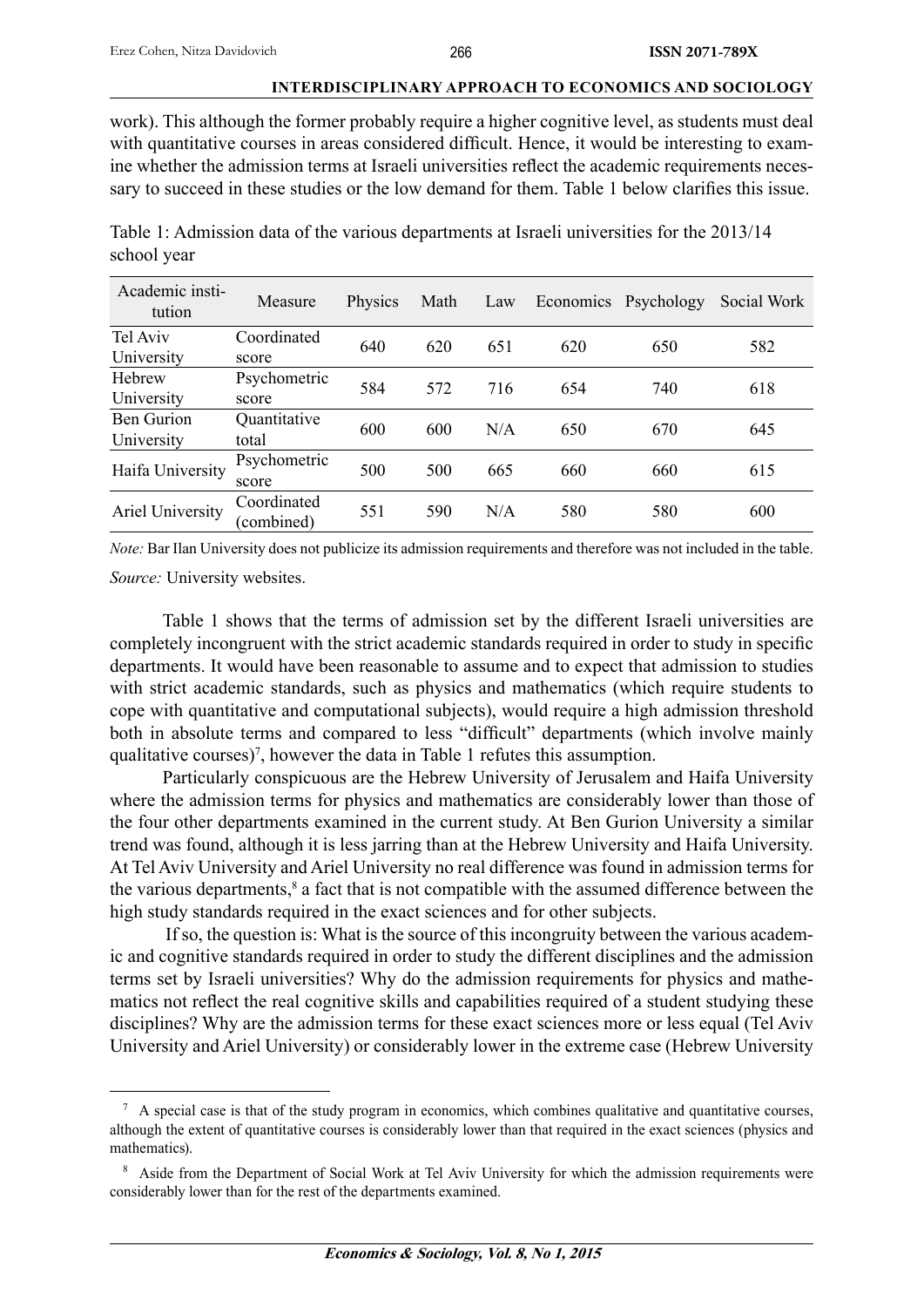and Haifa University) than for the other disciplines inspected in this study which, as stated, require a lower cognitive load and analytical skills? The answer is associated with the demand for studies in the various disciplines, as presented above in Figure 2.

 Thus, the academic demand for one subject or another is affected by free market forces and is related, among other things, to the student's future earning ability, and it eventually affects admission terms determined by the universities. Hence, it seems that the low demand for physics and mathematics studies moderates the real admission terms necessary to succeed in the exact sciences at all the universities examined in this study. In contrast, the rising demand for law, economics, and psychology studies appears to have caused the universities<sup>9</sup> to artificially raise their admission terms despite the fact that these strict requirements are not necessarily crucial for applicants' future success in the department. This leads to the conclusion that, unlike the first conclusion concerning the reason for opening many academic institutions in the early 1990s, which indicated as stated that it was the government that prompted these development processes and cancelled the effect of free market forces, here it seems that it is precisely free market forces, manifested in the supply of slots in the various departments versus the demand for studies in these departments, that is the dominant determinant of their admission terms. These free market forces moderate and sometimes even completely neutralize the real admission terms for the various departments that derive from their academic contents and the cognitive level required of their students.

 This conclusion leads to the third basic question examined in the current study: Does Israel allow free market forces to determine the demand for higher education? Such a situation can lead, on one hand, to a surplus of certain professionals, potentially resulting in an occupational crisis in those branches of industry, or on the other hand to a lack of certain professionals, with consequent harm to society as a whole.

With the aim of answering these questions, we shall explore factors affecting registration trends to the various departments at Israeli academic institutions and attempt to conclude whether these registration trends reflect the natural demand for these departments and the independent desire of young Israelis to acquire a certain profession, or maybe they are the result of the government's intentional policy to regulate the number of students in each department and at each institution according to its social, political, and economic needs. In other words, we shall try to find evidence of the government's intervention in creating demand or supply for a certain department by providing various financial incentives and benefits to applicants or academic institutions (respectively).

# The demand for study disciplines – a result of free market forces or the reflection of an **interventionist policy**

The higher education policy of the Israeli government is reflected fairly prominently in the PBC policy posted on the CHE website.10 Examination of the policy indicates several conspicuous features capable of affecting registration trends for the various departments. The first feature involves the PBC's policy of setting maximum subsidized student quotas for each of the funded institutions of higher education. Moreover, the PBC also sets maximum quotas of students in specific disciplines. An institution that exceeds the quota and admits more students than the approved quota will not receive PBC funding for the extra students. Nonetheless, the PBC often allows deviations from specific quotas and agrees to fund extra students in cases of

<sup>&</sup>lt;sup>9</sup> Aside from Ariel University where there are no law studies and admission terms for economics and psychology are lower than those of the other universities.

<sup>&</sup>lt;sup>10</sup> Website of the Council for Higher Education – Planning and Budgeting Committee: http://che.org.il/?page\_id=440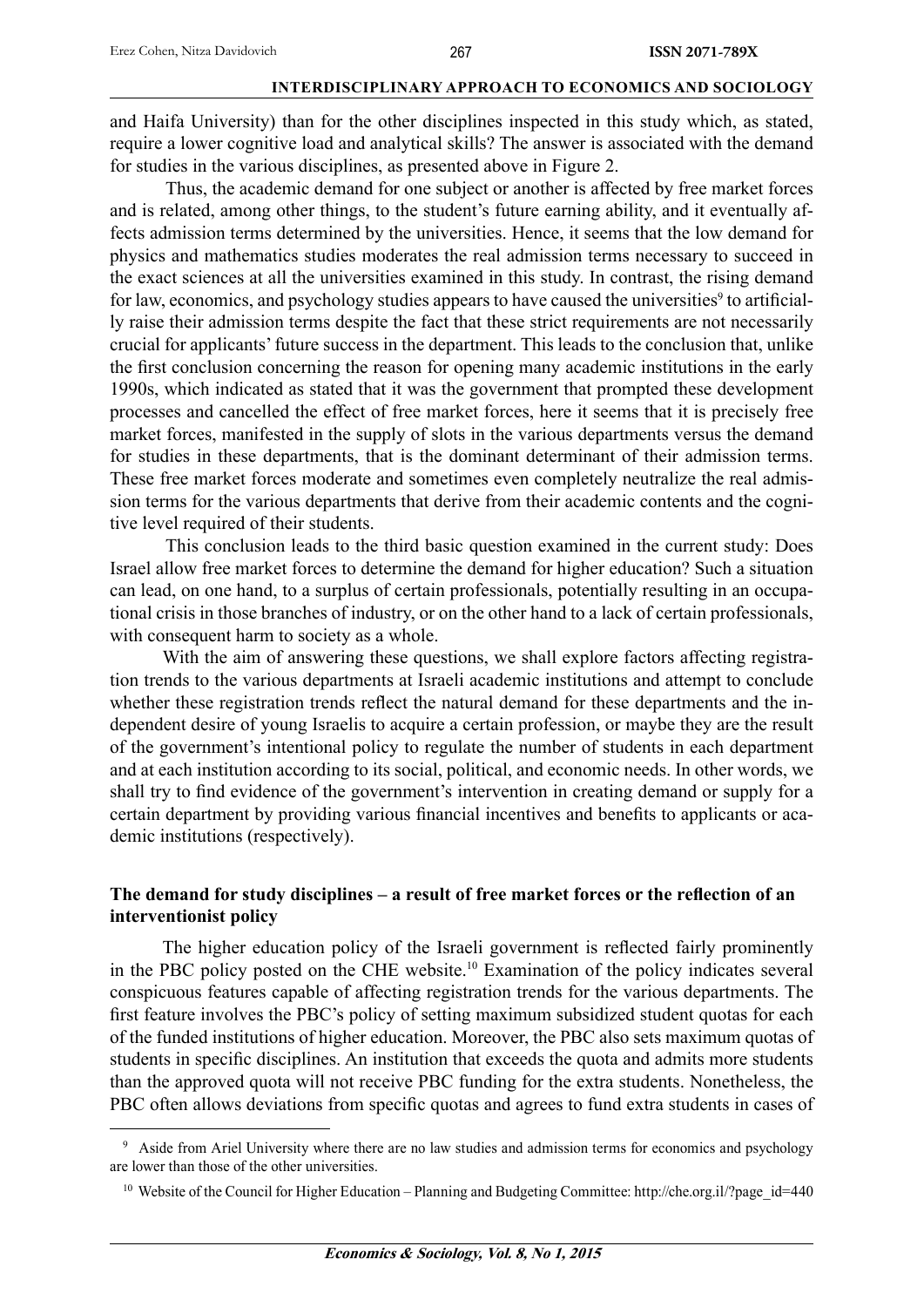national exigency (for example in the field of nursing). Table 2 presents the number of students approved for budgeting by the PBC in the 2009/10-2013/14 school years for several random representative academic institutions in different categories.

| Table 2. Number of budgeted students by institution and degree (Bachelor's and Master's degrees) |  |  |
|--------------------------------------------------------------------------------------------------|--|--|
|--------------------------------------------------------------------------------------------------|--|--|

|                               | 2009/10 | 2010/11 | 2011/12 | 2012/13 | 2013/14 |
|-------------------------------|---------|---------|---------|---------|---------|
| Universities                  |         |         |         |         |         |
| Bar Ilan University           | 16,100  | 16,100  | 16,420  | 16,544  | 16,667  |
| <b>Hebrew University</b>      | 19,170  | 19,170  | 19,170  | 19,170  | 19,170  |
| Tel Aviv University           | 23,920  | 23,920  | 23,920  | 23,920  | 23,920  |
| <b>Art Colleges</b>           |         |         |         |         |         |
| Bezalel                       | 2,069   | 2,077   | 2,077   | 2,077   | 2,077   |
| Shenkar                       | 2,250   | 2,317   | 2,358   | 2,442   | 2,547   |
| <b>Engineering Colleges</b>   |         |         |         |         |         |
| <b>ORT</b> Braude             | 2,549   | 2,647   | 2,720   | 2,831   | 2,923   |
| Sami Shamoon                  | 3,535   | 3,626   | 3,776   | 3,846   | 3,956   |
| Holon Technological Institute | 3,016   | 3,143   | 3,237   | 3,281   | 3,351   |
| General Colleges              |         |         |         |         |         |
| Academic College of Emek      | 3,500   | 3,705   | 3,786   | 3,891   | 3,978   |
| Yezreel                       |         |         |         |         |         |
| Tel Hai                       | 2,649   | 2,831   | 2,957   | 3,015   | 3,107   |
| Sapir                         | 4,716   | 4,915   | 4,990   | 5,025   | 5,080   |
| Ruppin                        | 2,181   | 2,583   | 2,671   | 2,718   | 2,857   |

*Source:* PBC budget books for 2009/2010-2013/14: Appendix 5.

Table 2 indicates two conspicuous trends: First of all, it seems that the PBC is not interested in increasing the number of university students, preferring that these institutions focus on developing research, for which they are compensated. Proof of this claim is evident in the PBC policy model, which states explicitly: "…In order to differentiate, according to the policy of the CHE/PBC, between universities charged with both academic instruction on all degree levels (including PhD studies) and promoting basic scientific research and non-university institutions (academic colleges) charged with academic instruction for Bachelor's and Master's degrees only."11 In other words, policy makers in Israel would like universities to focus on research and therefore there is no need to increase the number of their students, while academic colleges aim to focus on academic instruction per se and to enhance its accessibility for the general population and therefore there is need to fund an increase in their number of students. This is evident from the fact that the number of university students funded by the PBC did not rise during the years studied.12 Then again, the PBC does appear to let the colleges raise their number of students, and accordingly has gradually raised the number of students funded (although at a considerably slow and careful rate). Secondly, the PBC's budgeting policy shows that it wishes to increase the number of engineering students, as it consistently raises the number of students funded at engineering colleges. Notably, PBC policy with regard to art colleges is unclear, as on one hand it did not raise the number of funded students at the Bezalel College but the number of funded students at the Shenkar College does show a gradual rise.

<sup>&</sup>lt;sup>11</sup> Budgeting model of higher education systems, 2013, p. 14.

<sup>&</sup>lt;sup>12</sup> Aside from a slight increase at Bar Ilan University.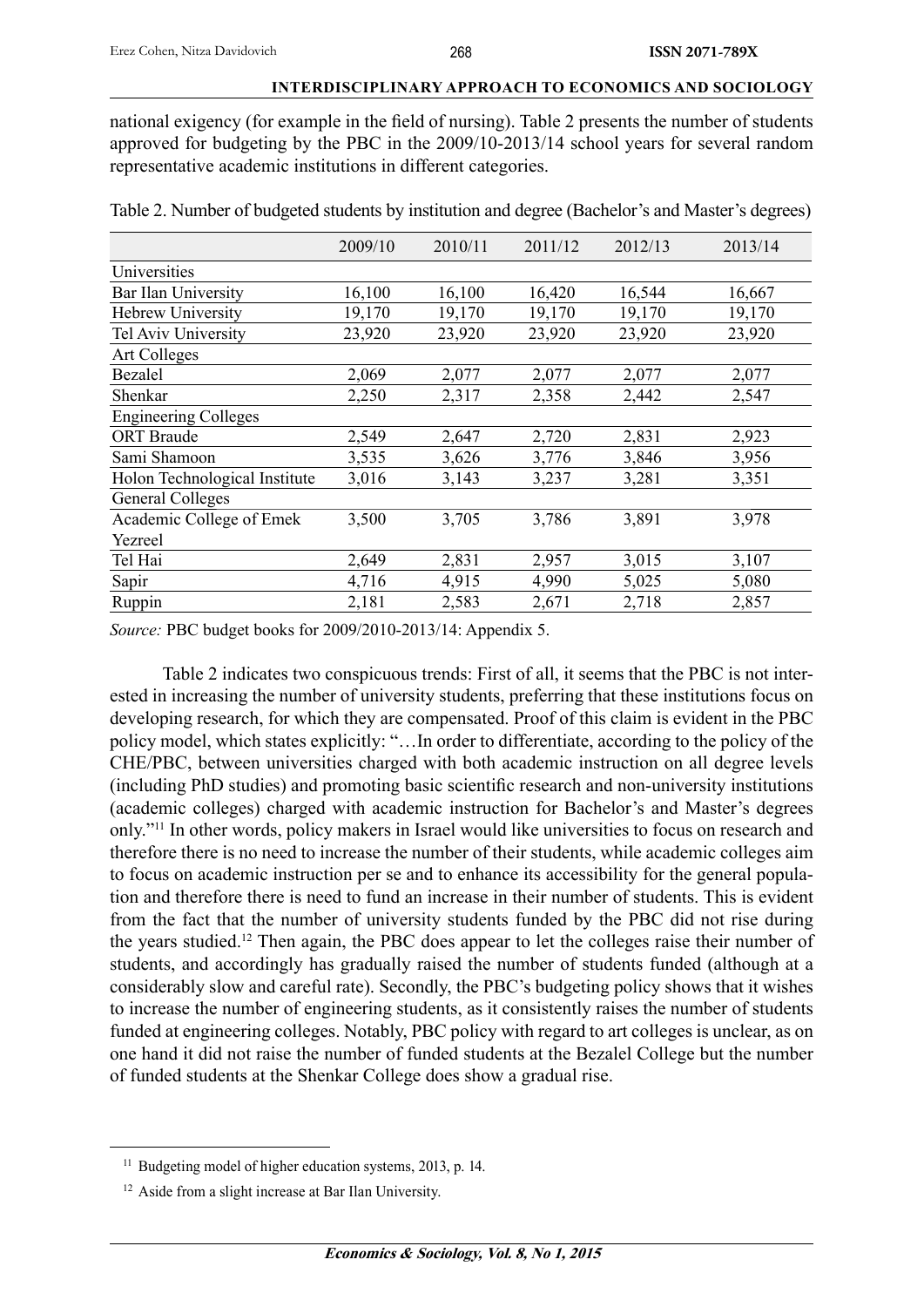Another feature emerging from analysis of PBC policy involves the setting of subsidy rates granted to the various institutions for specific disciplines, reflecting the public policy for determining the aggregate number of students in the different disciplines at Israeli institutions of higher education. Admittedly, the total sum necessary to operate studies in various academic disciplines is not uniform and reflects the nature of the courses (operating laboratories and computer labs versus lectures in regular classrooms, small groups of students versus lectures given to large audiences, etc.). The total revenues received by the institution from the various departments are also not uniform and reflect the number of students in the department (a large department will yield higher revenues and vice versa). Therefore, it could be assumed that the tuition charged should reflect the profitability of the department, such that a more profitable department would charge lower tuition while a department that is not profitable would be obliged to charge higher tuition. However, in practice, the tuition charged by the various academic institutions funded by the PBC is uniform and does not reflect the profitability of each department. The government subsidizes students' academic studies and awards the various academic institutions financial compensation in addition to the tuition charged by the institutions.

 Hence, the question is whether the subsidies provided by the PBC fully cover the difference between the real cost of instruction at the various departments and the uniform tuition charged. If so – the academic institution should be indifferent to the distribution of its students among the various departments. But perhaps the subsidies are differential and reflect the government's preference for the existence and development of specific fields. In such a case, the academic institution would tend to admit more students to departments for which the PBC provides higher subsidies and reduce the number of students at departments for which subsidies are lower. In order to answer this question, the subsidy rates approved by the PBC for the academic institutions will be presented in Table 3 by the various departments for the years 2010/11 – 2013/14.

|         | Social<br>sciences | Physical<br>natural<br>sciences | Engineering | Humanities | Law   | Psychology | Social<br>work | Business $\&$<br>management |
|---------|--------------------|---------------------------------|-------------|------------|-------|------------|----------------|-----------------------------|
| 2010/11 | 17.00              | 62.90                           | 47.20       | 30.40      | 15.10 | 20.00      | 19.80          | 15.20                       |
| 2011/12 | 17.30              | 63.90                           | 47.90       | 30.80      | 15.40 | 20.30      | 20.10          | 15.40                       |
| 2012/13 | 18.20              | 67.60                           | 50.40       | 32.50      | 16.20 | 21.40      | 21.20          | 16.30                       |
| 2013/14 | 18.35              | 67 75                           | 50.79       | 32.70      | 16.33 | 21.54      | 21 33          | 16.38                       |

Table 3: PBC funding rates of universities from 2010/11 – 2013/14 (in NIS thousands)

*Source:* PBC budget books for 2009/10-2013/14, Appendix 5.

The data in Table 3 clearly indicate a differential budgeting policy, reflecting the government's preference for promoting specific disciplines in which it has a national-social interest. This assertion derives from the considerably lower funding base of students studying law, business and management, social sciences, social work, and psychology (NIS 16.33, 16.38, 18.35, 21.33, and 21.54 thousand per student, respectively), compared to the relatively high funding of the humanities, engineering, and physical natural sciences (NIS 32.70, 50.79, and 67.75 thousand per student, respectively).13 This policy is clearly evident in the PBC's new budgeting

<sup>&</sup>lt;sup>13</sup> Based on the data for 2013/14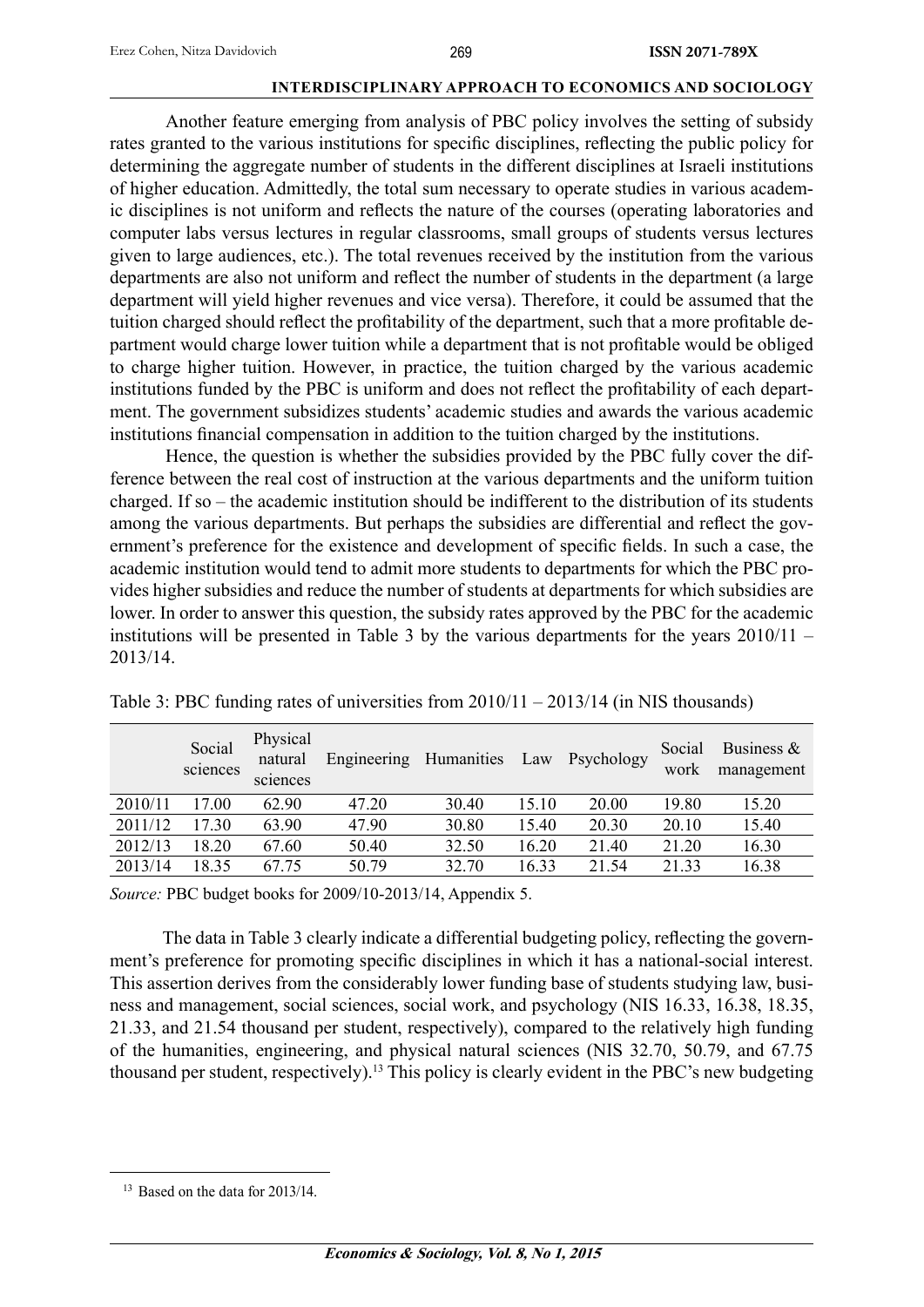model, published in 2012<sup>14</sup> and entitled "Adjustment of the model to national needs".<sup>15</sup> If so, the CHE seems to identify the failures of the free market and its inability to independently regulate the number of students in the various disciplines in such a way that shall meet society's needs and therefore attempts to regulate them itself. This, on the one hand, by providing higher financial incentives to academic institutions for admitting more students to professions needed in the local labor market and in Israeli society and, on the other, by setting lower subsidy rates for less essential disciplines due to the large pool of professionals in this field or the low social demand for these professionals (which might lead to an employment crisis and unemployment).

 This policy, presented explicitly in CHE documents and indicated by the PBC budgeting model, helps answer the third basic question examined in the current study and reflects a real attempt at government intervention in the number of students at the various institutions and in the various disciplines. Nonetheless, this intervention has a limited effect as it only regulates the supply of studies provided by the academic institutions, which receive differential subsidies for the various disciplines as well as higher PBC incentives for marketing certain departments and for encouraging registration to these departments with the aim of increasing their revenues.

 However the PBC's policy and the policy of the academic institutions have no effect on the demand for the various disciplines, a demand generated by the applicants, since the PBC policy does not include incentives or financial and other benefits (such as scholarships, loans, subsidized tuition, etc.) for students. In the absence of an incentive policy, academic institutions are unable to introduce differential tuition and they must set uniform undifferentiated tuition rates for students in the various departments. Therefore their actions have no effect on the demand for studies, determined by the students themselves.

#### **Discussion and conclusions**

This study explores, as stated, three basic questions that help assess Israel's official policy with regard to higher education. The first basic question examined the reason for opening the gates of higher education as part of the reform enacted in the early 1990s, which facilitated the establishment of academic colleges in addition to the universities. This question examined whether the government reform resulted from the pressures of free market forces, i.e., increased demand for studies by university applicants, who were subjected to particularly selective screening due to capacity limits. The research findings portrayed in Figure 1 show that the demand for academic studies did not rise considerably in the years prior to the reform and therefore the conclusion is that the decision to expand the number of higher education institutions in Israel was not prompted by free market forces. Furthermore, the government's decision to introduce a reform in higher education was the cause of the considerable increase in the number of applicants for academic studies as it created competition between the new and older institutions (the colleges and the universities, respectively), which were then compelled to adjust to the new circumstances created through aggressive marketing, reducing admission thresholds, etc., and thus contributed to a rising demand for academic studies in Israel.

<sup>&</sup>lt;sup>14</sup> Budgeting model of the system of higher education for 2012, pp. 79-81.

<sup>15</sup> A representative example of this interventionist policy is the following quote: *"As part of the model change process, the PBC pointed out the need to facilitate adjustment of the budgeting to national tasks and goals that the PBC finds it possible to promote as part of the system of higher education. […] These are socioeconomic needs of Israel […] needs of the labor market, unique disciplines […]. The PBC has decided that several adjustments must be made in specific fields: […] electronics and electrical engineering and computers […] due to the lack of skilled human resources in the business sector, with an emphasis on hi-tech […] the greatest need is in the fields of computer engineering and electronics."* (Budgeting Model for the System of Higher Education). Ibid., p. 79.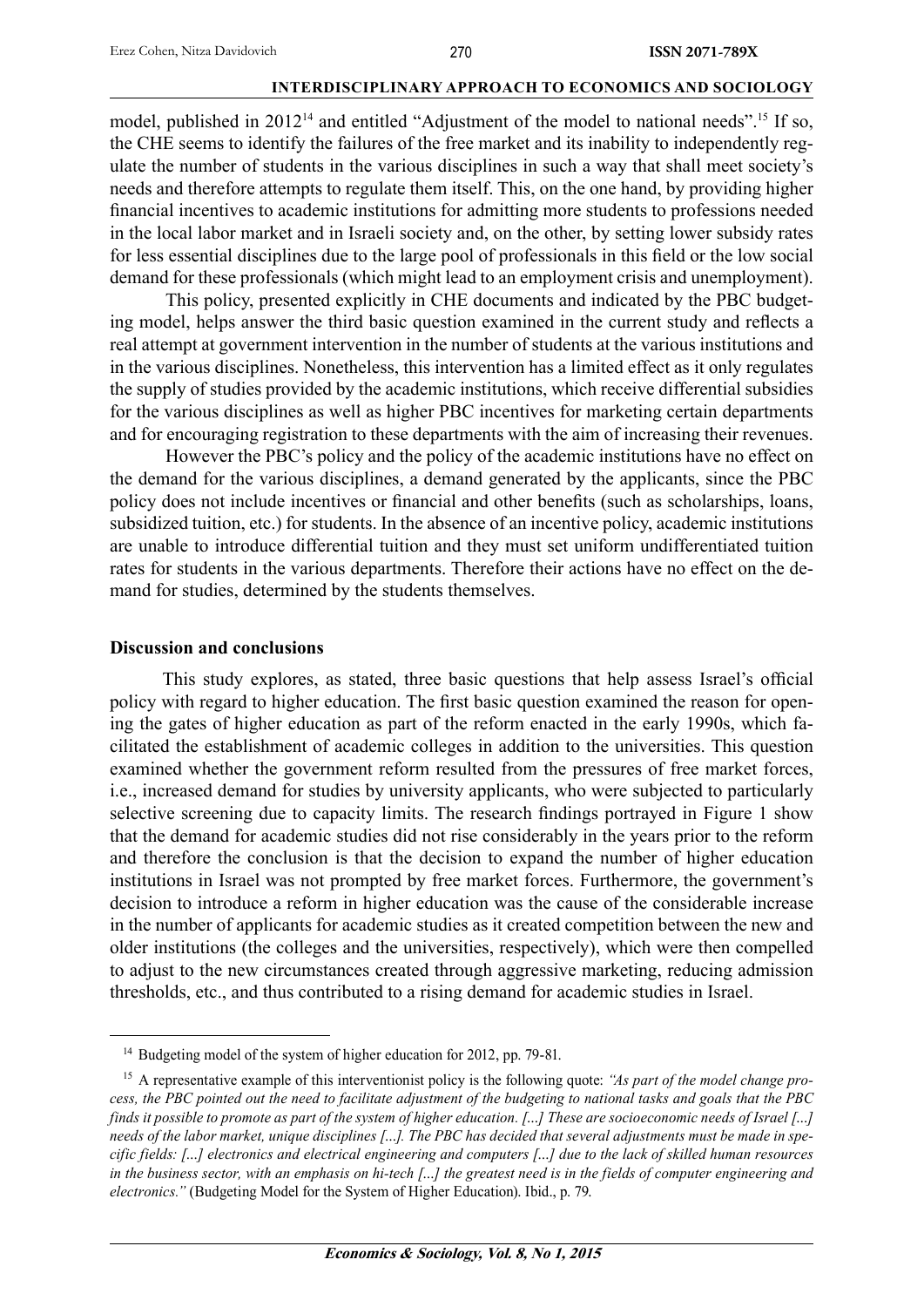This policy has contributed to the present shaky financial state of many higher education institutions in Israel, particularly the veteran universities, some of which are currently in a state of financial collapse, and from the collapse of disciplines that for many years enjoyed increasing unchecked demand and thousands of their graduates are now joining the labor market with no prospect of employment<sup>16</sup>. Israel's intended policy of developing higher education, manifested in opening numerous academic institutions, appears to have focused mainly on tactical short-term aspects without taking into account long-term considerations involving the survival chances of those institutions in the tough competitive circumstances created following the reform; without planning for the government's capacity to finance the students of these institutions, inadvertently leading to a state of deficit that would make their survival difficult; without examining the practical need for certain professions that have flourished substantially since the institutions were opened, leading to a virtual bubble with no social justification. This reality shows that free market forces have taken control of Israel's system of higher education.

One good example is law studies, which has been very popular since the mid-1990s. From 1995 to the present the number of lawyers in Israel has multiplied by four!<sup>17</sup> As a result they are finding it very hard to find jobs in the competitive labor market and those who manage to find jobs are forced to make do with lower salaries. Thus, these circumstances, initially formed by planned government policy and later led by free market forces, create many market failures both from a budgetary perspective (for the Ministry of Education and for the institutions of higher education) and from an employment perspective, particularly for graduates of the humanities (Roeh, 2014).

 The second basic question examined the determinants of admission terms to the various departments: Do admission terms reflect the real level of prior knowledge and appropriate cognitive ability (matriculation and psychometric scores) necessary to succeed in one's studies or are they a result of free market forces, i.e., the point of contact between supply and demand? In order to answer this question, Figure 2 listed the number of applicants for the various disciplines with their necessary academic level and cognitive requirements, and Table 1 listed the admission terms for these disciplines, in an attempt to uncover the congruence between the cognitive requirements necessary to study a certain profession and the admission terms set by the institution. The table shows no congruence between the strict academic requirements for studying at a specific department and the admission terms set by the various Israeli universities, which do not reflect the actual cognitive skills and abilities required of the students. Comparisons of data on the demand for studies in the various fields (Figure 2) and on admission terms (Table 1) lead to the inevitable conclusion that high-demand fields have stricter admission terms than low-demand fields, unrelated to their nature or to the cognitive requirements of their students in order to succeed in their studies.

Consequently, unlike the first conclusion concerning the reasons for opening numerous academic institutions in the early 1990s, which indicated as stated that it was the government that prompted these development processes in higher education, here the dominant determinant of admission terms appears to be precisely free market forces, as evident in the supply of slots in the various departments versus the demand for studies in these departments. These free market forces moderate and sometimes even completely neutralize the real admission terms for the various departments based on their academic contents and the cognitive level required of their students. The implications of this conclusion are clear: A low-demand field will have

<sup>&</sup>lt;sup>16</sup> A conspicuous example of this trend is in law studies where, as a result of the unregulated increase in students, the labor market was flooded with attorneys who cannot find jobs (Roeh, 2014)

<sup>&</sup>lt;sup>17</sup> In 1995 there were 14,480 lawyers in Israel and in 2014 their numbers had reached 56,577! (Roeh, 2014, pp. 2-3s)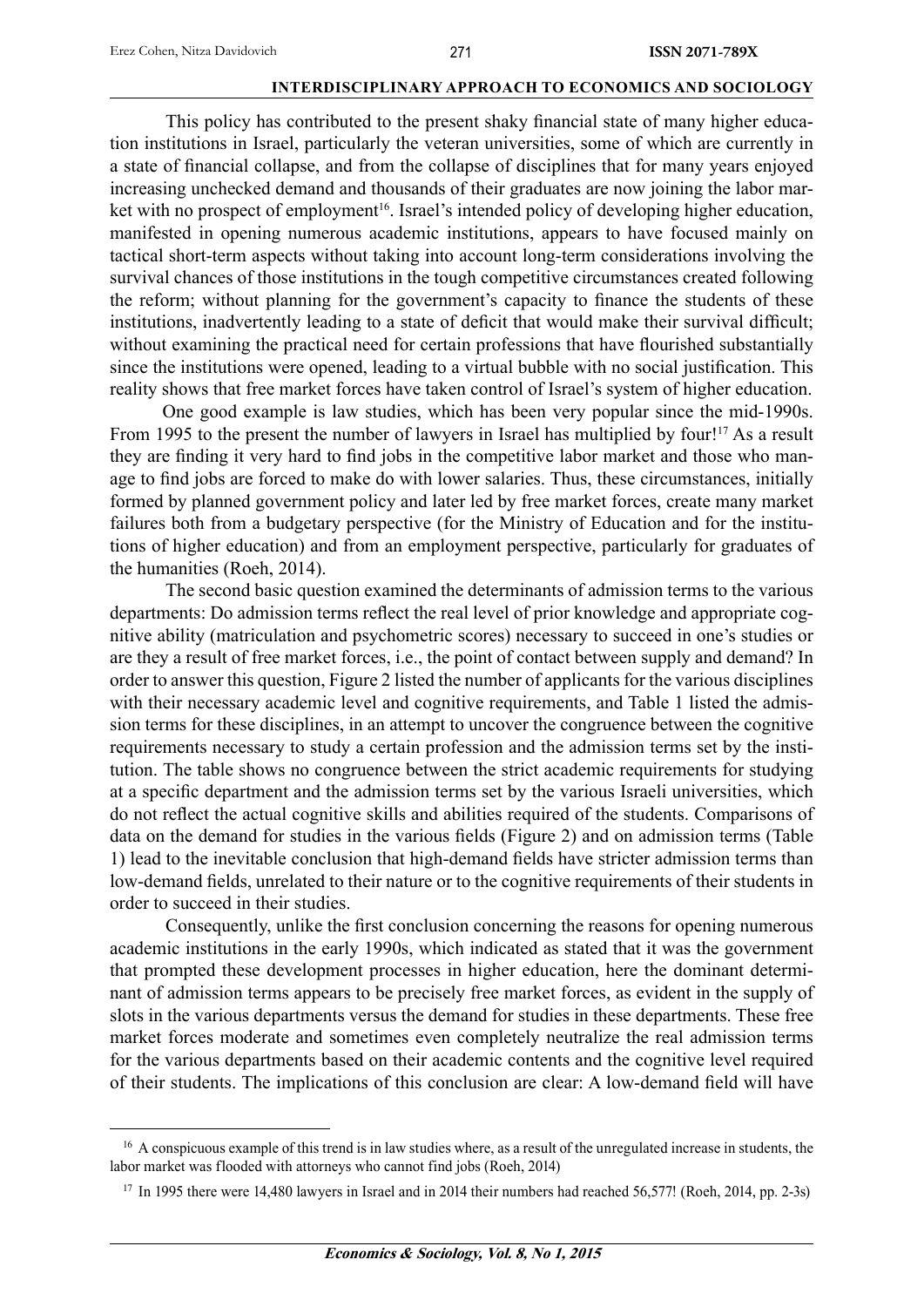lenient admission terms, leading to lower standard students (who indeed learn all the necessary contents of the study program but at a lower level), with a consequent detrimental effect on the profession. Here too law studies are a good example. The high demand for law studies over many years led to a rise in admission terms, while today (2014), with the employment market saturated with lawyers who cannot find a suitable job, the demand for law studies is dropping<sup>18</sup> and as a result institutions are lowering their admission terms<sup>19</sup> with the aim of maintaining the law studies' "money making scheme", according to the laws of the free market.

 The third basic question examined whether registration trends for the various disciplines reflect the natural demand and the independent desire of young Israelis to acquire a certain profession, or whether they are a result of intended government policy to regulate the number of students in each department and at each institution according to its social, political, and economic needs. The research findings presented in Tables 2 and 3 indicate a direct attempt at intervention by the CHE, which acts to regulate registration trends for the various disciplines according to social and economic needs not met by free market forces.

 These attempts at regulation involve the educational institutions and therefore operate directly only on the side of supply (although indirectly increasing the supply has an effect on the demand as well). The PBC determines the institutions' approved quota of funded students (Table 2) and thus has an effect on their admission policy in particular and on their total number of students in general. Furthermore, the PBC tries to influence the distribution of students among the various disciplines by allocating differential budgeting to the various disciplines (Table 3) based on ideological considerations (for example, promoting the humanities), national considerations (for example, promoting engineering and the natural sciences), and social-employment considerations (for example, prompting a reduction in the number of law, economics, and social sciences students in order to prevent an occupational crisis in these fields). However as stated, this policy is incapable of affecting the demand for the various disciplines, which is created by the applicants, as the PBC policy does not include incentives and benefits for students.

In conclusion, Israel's policy on higher education as reflected in decisions of the CHE and PBC is not unequivocal. On the one hand it involves attempts to change higher education based on various considerations (economic, social, and ideological), as manifested in the 1993 decision to allow the development of colleges and a significant increase in the number of students, as well as in the budgeting policy that sets quotas for funded students and differential budgeting rates capable of regulating the number of applicants for the various institutions and disciplines. On the other hand, however, it lets free market forces determine admission terms to the various disciplines according to the point of contact between supply and demand, with no direct link to the academic and cognitive requirements necessary to succeed in one's studies, thus possibly impairing the quality of instruction and of the graduates. Moreover, the PBC's interventionist policy, involving promotion of registration to certain disciplines, has no effect on demand rather only on supply, as it does not offer students any incentives to study the preferred disciplines.

This policy does not take into account its long-term effects on Israel's higher education. The reform in the early 1990s indeed led to the rapid development of the system; however it did not include adequate preparation for this rapid development, which was probably not anticipated. The CHE budget was unable to keep up with the development of the institutions and therefore could not provide them with sufficient funds. As a result of this partial budgeting policy some of

<sup>&</sup>lt;sup>18</sup> In the 2014/15 school year Israel experienced a drop in registrations for law school.

<sup>&</sup>lt;sup>19</sup> The College of Management enables students to register for law studies based on matriculation scores only, the Haifa University has created a "psychometric bypassing" track, and other institutions are also reducing their admission terms.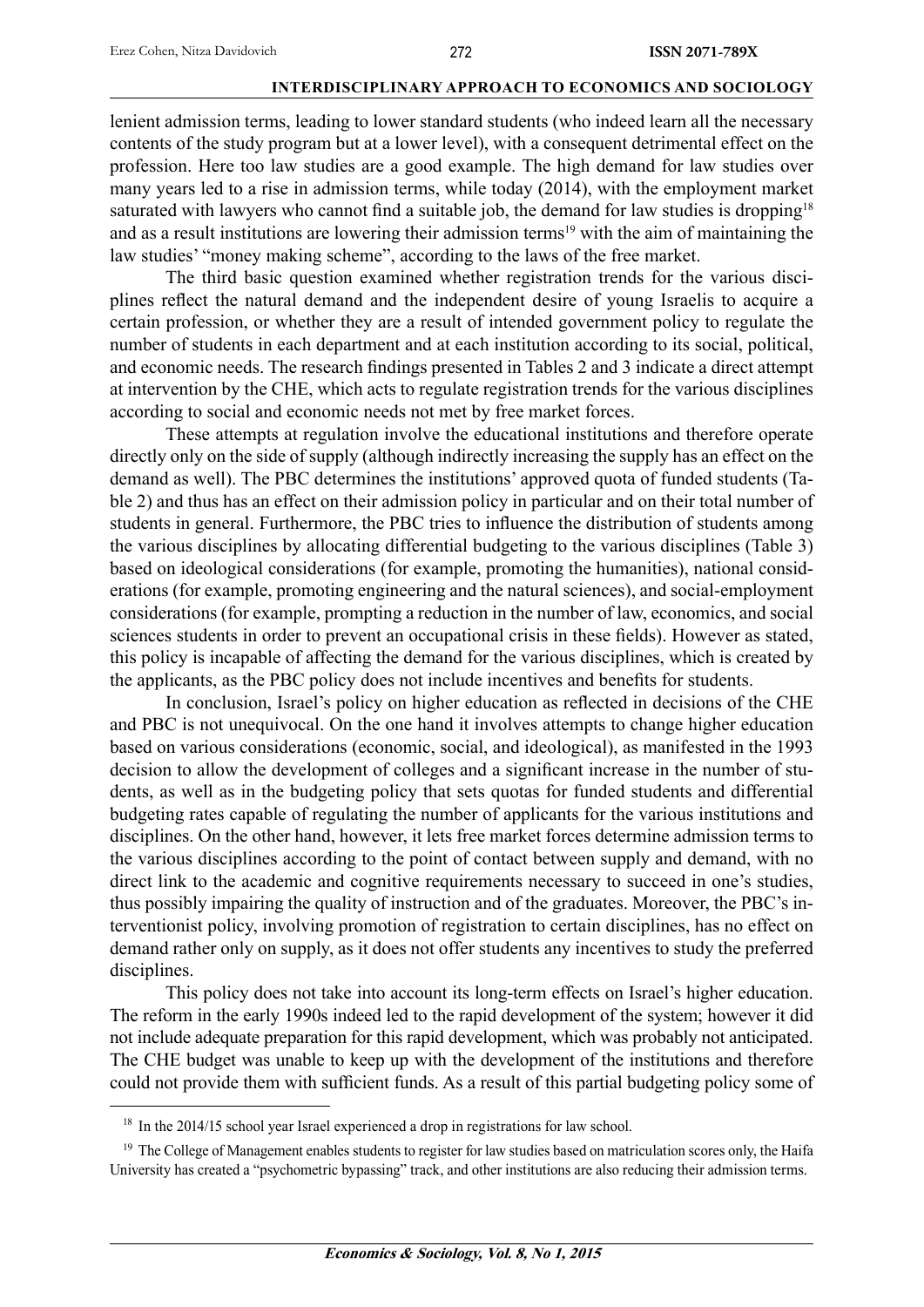the institutions ended up with a budgetary deficit as well as severe subsistence problems. Moreover, the ability of these institutions to hire new faculty and researchers was limited due to budget shortages, resulting in the brain drain of young researchers to other countries<sup>20</sup>.

 The PBC's limited policy for regulating the number of applicants to Israeli institutions of higher education in general and to the various disciplines in particular allowed free market forces to become the major and even exclusive factor determining the excess or shortage of graduates in the labor market. These gluts and shortages were immediately translated by educational institutions into reduced admission thresholds in less attractive fields and an unrealistic rise in admission terms for high-demand disciplines. Such an unregulated free market had obvious implications for Israeli employment, unemployment, and compensation indices as well. At present, with Israel's higher education system in a dire state of budgetary and academic crisis, the government having insufficient funds to cover its needs and those of the educational institutions in particular, the level of services provided to students is affected, the competition among institutions for faculty and students is diminishing, and it is clear that they have no real chance of effectively competing with other academic institutions around the world (such as top universities in the US and Europe).

 For this reason, it is possible to assert that Israel's policy on higher education is compatible with the neoliberal worldview that espouses indirect courses of regulation with the aim of forming and encouraging free markets but avoids full involvement in their formulation. Embracing such a policy in what constitutes a critical sphere for the country's future is hazardous from a social-national and economic respect and might lead to the obliteration of Israel's higher education in the not so distant future, as a result of brain drain, the budgetary constraints of academic institutions, and the diminished quality of higher education. It is already possible to distinguish gradually deepening fissures in the foundations of this important system dedicated to striving for excellence, quality, and service and currently coping with the gradually increasing devaluation of academic degrees (to various degrees), as well as the desertion by young researchers (brain drain), budgetary difficulties and even budgetary collapse of academic institutions, resulting in severe predicaments for the Israeli labor market due to the lack of certain professionals and excessive supply of others. In conclusion, the data presented in this study, attesting that free market forces have taken over Israel's system of higher education and indicating the market failures formed as a result lead to the understanding that it seems that the government, rather than free market forces, should be in charge of this important sphere, so that the next few years will be a time of resuming the high standards and excellence that characterized Israel's higher education until the early 1990s, when it managed to turn out first-rate graduates whose many achievements had a significant effect on quality of life in Israel in particular and on development of the research and applied world in general.

## **References**

- Clarke, J. (2004), Dissolving the public realm? The logics and limits of neo- liberalism. *Journal of Social Policy*, *33*, 27–48.
- Council for Higher Education, Planning and Budgeting Committee (2014), *Israel's system of higher education – 2014*. [Hebrew]

<sup>&</sup>lt;sup>20</sup> A study published by the Taub Center reveals the sad reality of Israel's sytem of higher education: Due to the low budgets many researchers prefer to leave (Source: article by Lior Datel, October 7, 2013, "Brain drain in Israel – the highest in the west", The Marker.